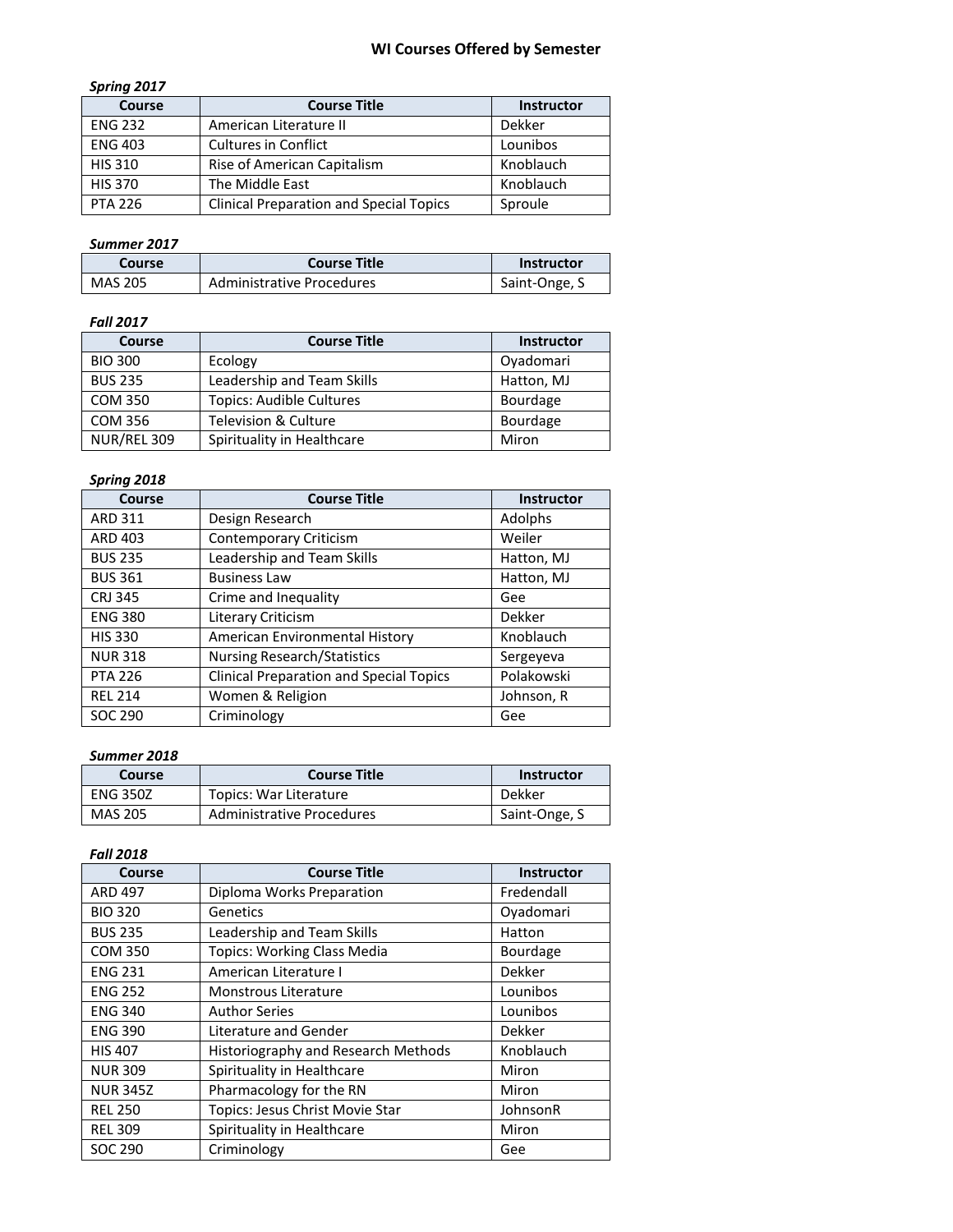| Spring 2019     |                                                |                   |
|-----------------|------------------------------------------------|-------------------|
| Course          | <b>Course Title</b>                            | <b>Instructor</b> |
| <b>ARD 311</b>  | Design Research                                | Adolphs, T        |
| ARD 403         | <b>Contemporary Criticism</b>                  | Weiler, D         |
| <b>BUS 235</b>  | Leadership and Team Skills                     | Hatton, MJ        |
| <b>BUS 361</b>  | <b>Business Law</b>                            | Hatton, MJ        |
| <b>ENG 232</b>  | American Literature II                         | Dekker            |
| <b>ENG 316</b>  | African American Literature                    | Dekker            |
| <b>ENG 403</b>  | <b>Cultures in Conflict</b>                    | Lounibos          |
| <b>HIS 310</b>  | Rise of American Capitalism                    | Knoblauch         |
| <b>HIS 370</b>  | The Middle East                                | Knoblauch         |
| <b>NUR318</b>   | <b>Nursing Research/Statistics</b>             | Sergeyeva, I      |
| <b>NUR 348Z</b> | Nursing Research/Statistics for the RN         | Rajala-Halsey     |
| <b>PHL 310</b>  | Existentialism                                 | Grosse            |
| <b>PTA 226</b>  | <b>Clinical Preparation and Special Topics</b> | Polakowski        |

# *Summer 2019*

| <b>Course</b>  | <b>Course Title</b>                     | <b>Instructor</b> |
|----------------|-----------------------------------------|-------------------|
| <b>ENG 350</b> | Topics: Books that Changed the World    | Dekker            |
| <b>PHL 350</b> | Topics: Philosophies of Death and Dying | Grosse            |

### *Fall 2019*

| Course          | <b>Course Title</b>                      | <b>Instructor</b> |
|-----------------|------------------------------------------|-------------------|
| <b>ARD 497</b>  | Diploma Works Preparation                | Fredendall        |
| <b>BIO 300</b>  | Ecology                                  | Oyadomari         |
| <b>BUS 235</b>  | Leadership and Team Skills               | Hatton            |
| <b>REL 309</b>  | Spirituality in Healthcare               | Miron             |
| SOC 290         | Criminology                              | Gee               |
| SOC 372         | Social Theory                            | Reav              |
| <b>ENG 332</b>  | <b>Great Books of the United States:</b> | Dekker            |
|                 | American Literary Landscape              |                   |
| <b>HIS 360</b>  | America in the World                     | Knoblauch         |
| <b>NUR 345Z</b> | Pharmacology for the RN                  | Miron             |
| <b>PHL 350</b>  | <b>Topics: Medieval Philosophy</b>       | Grosse            |

# *Spring 2020*

| Course          | <b>Course Title</b>                            | <b>Instructor</b> |
|-----------------|------------------------------------------------|-------------------|
| <b>ARD 311</b>  | Design Research                                | Adolphs, T        |
| ARD 403         | <b>Contemporary Criticism</b>                  | Weiler, D         |
| <b>BUS 235</b>  | Leadership and Team Skills                     | Hatton, MJ        |
| <b>BUS 361</b>  | <b>Business Law</b>                            | Hatton, MJ        |
| <b>CRJ 345</b>  | Crime and Inequality                           | Gee               |
| <b>ENG 380</b>  | Literary Criticism                             | Dekker            |
| <b>HIS 330</b>  | American Environmental History                 | Knoblauch         |
| <b>NUR318</b>   | <b>Nursing Research/Statistics</b>             | Sergeyeva, I      |
| <b>NUR 348Z</b> | Nursing Research/Statistics for the RN         | Rajala-Halsey     |
| <b>PHL 260</b>  | <b>Biomedical Ethics</b>                       | Grosse            |
| <b>PHL 310</b>  | Existentialism                                 | Gray, B           |
| <b>PTA 226</b>  | <b>Clinical Preparation and Special Topics</b> | Polakowski        |
| <b>REL 214</b>  | Women & Religion                               | Johnson, R        |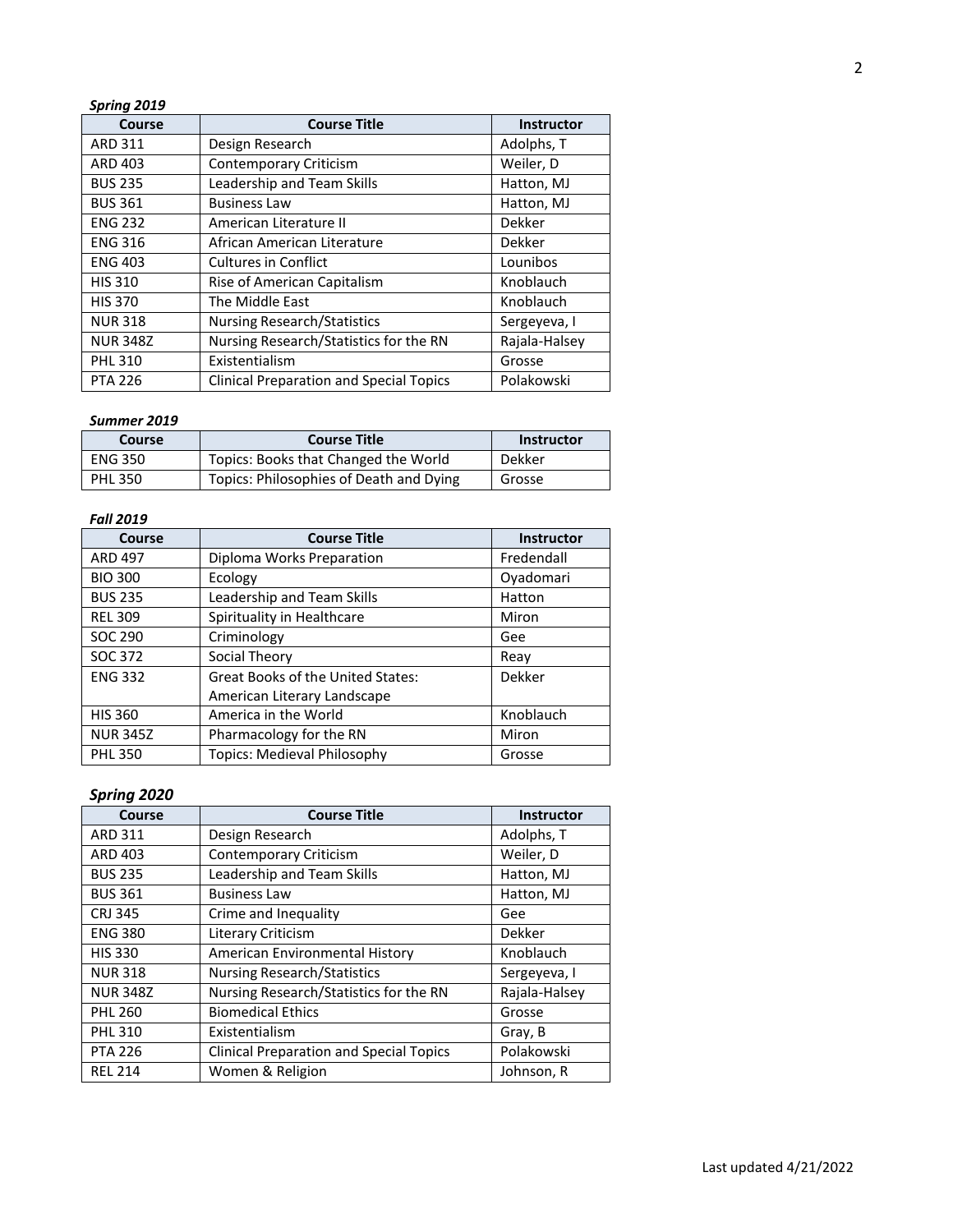# *Fall 2020*

| Course          | <b>Course Title</b>                 | <b>Instructor</b> |
|-----------------|-------------------------------------|-------------------|
| <b>ARD 497</b>  | Diploma Works Preparation           | Fredendall        |
| <b>BIO 320</b>  | Genetics                            | Oyadomari         |
| <b>BUS 235</b>  | Leadership and Team Skills          | Hatton            |
| <b>ENG 231</b>  | American Literature I               | Dekker            |
| <b>ENG 252</b>  | Monstrous Literature                | Lounibos          |
| <b>ENG 340</b>  | <b>Author Series</b>                | Lounibos          |
| <b>ENG 390</b>  | Literature and Gender               | Dekker            |
| <b>HIS 407</b>  | Historiography and Research Methods | Knoblauch         |
| <b>NUR 345Z</b> | Pharmacology for the RN             | Miron             |
| <b>REL 309</b>  | Spirituality in Healthcare          | Miron             |
| <b>PSY 333</b>  | Human Neuropsychology               | Pettibone         |
| SOC 290         | Criminology                         | Gee               |
| SOC 372         | Social Theory                       | Reav              |

# *Spring 2021*

| Course          | <b>Course Title</b>                            | Instructor    |
|-----------------|------------------------------------------------|---------------|
| ARD 311         | Design Research                                | Adolphs, T    |
| <b>ARD 403</b>  | <b>Contemporary Criticism</b>                  | Weiler, D     |
| <b>BUS 235</b>  | Leadership and Team Skills                     | Hatton, MJ    |
| <b>BUS 361</b>  | <b>Business Law</b>                            | Hatton, MJ    |
| <b>ENG 232</b>  | American Literature II                         | <b>Dekker</b> |
| <b>ENG 316</b>  | African American Literature                    | <b>Dekker</b> |
| <b>ENG 403</b>  | <b>Cultures in Conflict</b>                    | Lounibos      |
| <b>HIS 310</b>  | Rise of American Capitalism                    | Knoblauch     |
| <b>HIS 370</b>  | The Middle East                                | Knoblauch     |
| <b>NUR318</b>   | <b>Nursing Research/Statistics</b>             | Sergeyeva, I  |
| <b>NUR 348Z</b> | Nursing Research/Statistics for the RN         | Rajala-Halsey |
| <b>PTA 226</b>  | <b>Clinical Preparation and Special Topics</b> | Polakowski    |
| SOC 330         | <b>Social Stratification</b>                   | Reav          |

### *Summer 2021*

| Course          | <b>Course Title</b>     | <b>Instructor</b> |
|-----------------|-------------------------|-------------------|
| <b>ENG 323Z</b> | <b>Advanced Writing</b> | Dekker            |
| <b>ENG 350Z</b> | Topics: War Literature  | <b>Dekker</b>     |

### *Fall 2021*

| Course          | <b>Course Title</b>                      | <b>Instructor</b> |
|-----------------|------------------------------------------|-------------------|
| <b>PSY 313</b>  | Stereotypes & Prejudice                  | Pettibone         |
| <b>BIO 300</b>  | Ecology                                  | Oyadomari         |
| <b>BUS 235</b>  | Leadership and Team Skills               | Perreault         |
| <b>ENG 332</b>  | <b>Great Books of the United States:</b> | Dekker            |
|                 | American Literary Landscape              |                   |
| <b>HIS 360</b>  | America in the World                     | Knoblauch         |
| <b>NUR 345Z</b> | Pharmacology for the RN                  | Miron             |
| <b>REL 309</b>  | Spirituality in Healthcare               | Miron             |
| SOC 290         | Criminology                              | Gee               |
| SOC 372         | Social Theory                            | Reav              |